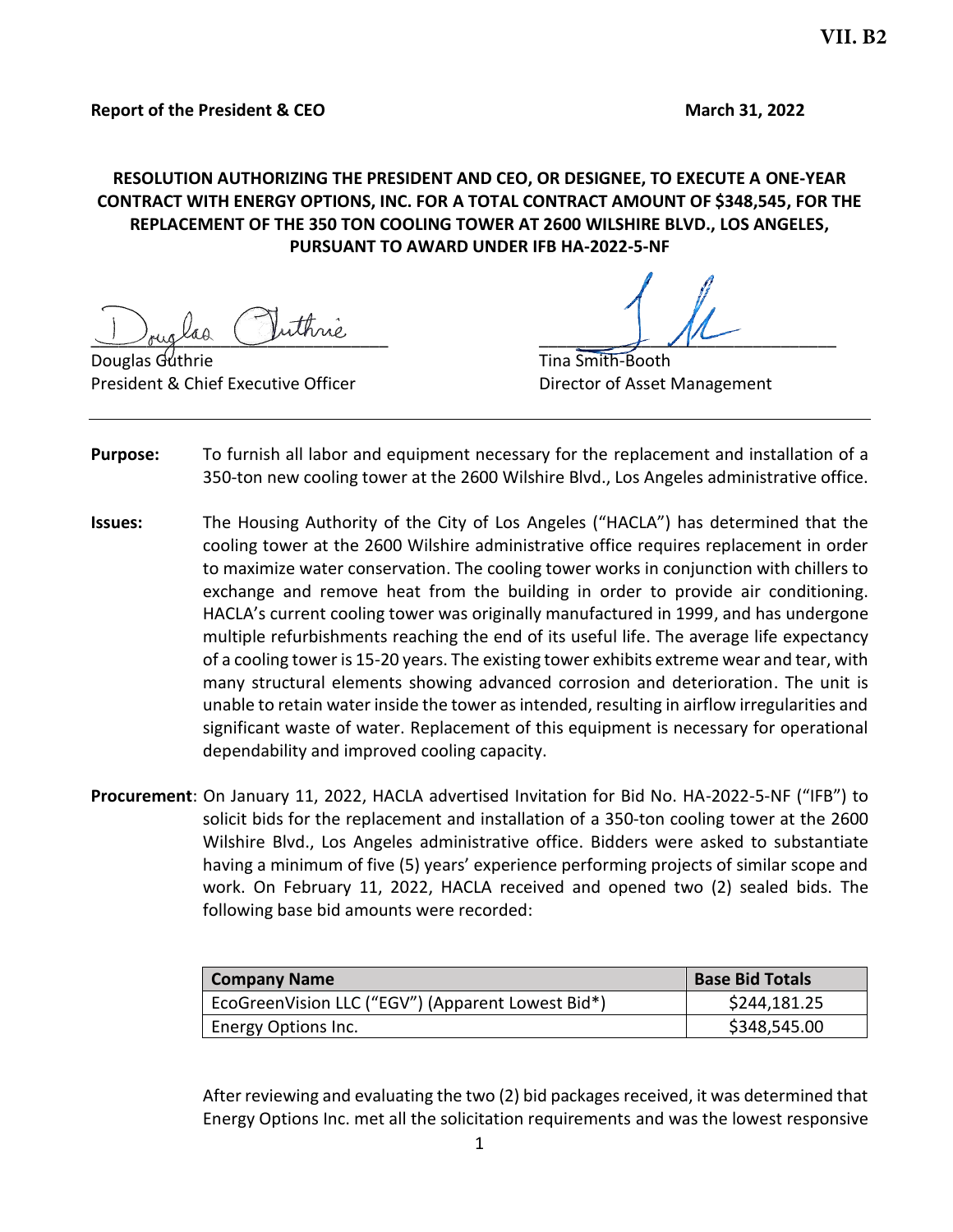and responsible bidder. While EGV's bid was the lowest priced bid, their bid was determined to be non-responsive due to EGV not meeting the minimum requirement of five (5) years' experience having only been in business for two (2) years. Moreover, had their bid been responsive, further analysis would have been required as the bid was unreasonably low when compared to the Independent Cost Estimate ("ICE") prepared prior to the solicitation. Energy Options Inc.'s bid is reasonable when compared to the ICE. A detailed summary and background information of the procurement process is provided in Attachment 2 (Summary of Procurement and Outreach).

The Asset Management Department recommends award of the contract to Energy Options Inc. for a total amount not-to-exceed \$348,545.

### **Vision Plan: PATHWAYS Strategy #7: Identify opportunities to reduce operating and administrative costs so that scarce resources are maximized**

This contract will reduce costs of repairs and refurbishments required of aging equipment and will help conserve water.

**Funding:** The Chief Administrative Officer confirms the following:

*Source of Funds:* The costs for these services will be paid by unrestricted Facilities' reserves.

*Budget and Program Impact:* These expenditures are included in HACLA'S FY2022 Operating budget.

### **Environmental**

- **Review:** The proposed project is categorically exempt from CEQA requirements pursuant to CEQA Guidelines Section 15302, Class 2: Replacement or Reconstruction. The project consists of replacement of the rooftop cooling tower and related reconstruction. All activities will take place within the same area occupied by the original structure. The siting of the replacement cooling tower will not result in land alterations and does not present any unusual circumstances that would result in a potentially significant environmental impact. (14 Cal. Code Regs., § 15302)
- **Section 3:** The contract is funded with non-federal funds and is not subject to HUD Section 3 requirements under 24 CFR Part 75. Notwithstanding, HACLA imposed Section 3 requirements pursuant to its Section 3 Policy and Compliance Plan. Energy Options, Inc. committed to hiring two (2) field technicians as a result of this contact award.

#### **Attachments:**

- 1. Resolution
- 2. Summary of Procurement and Outreach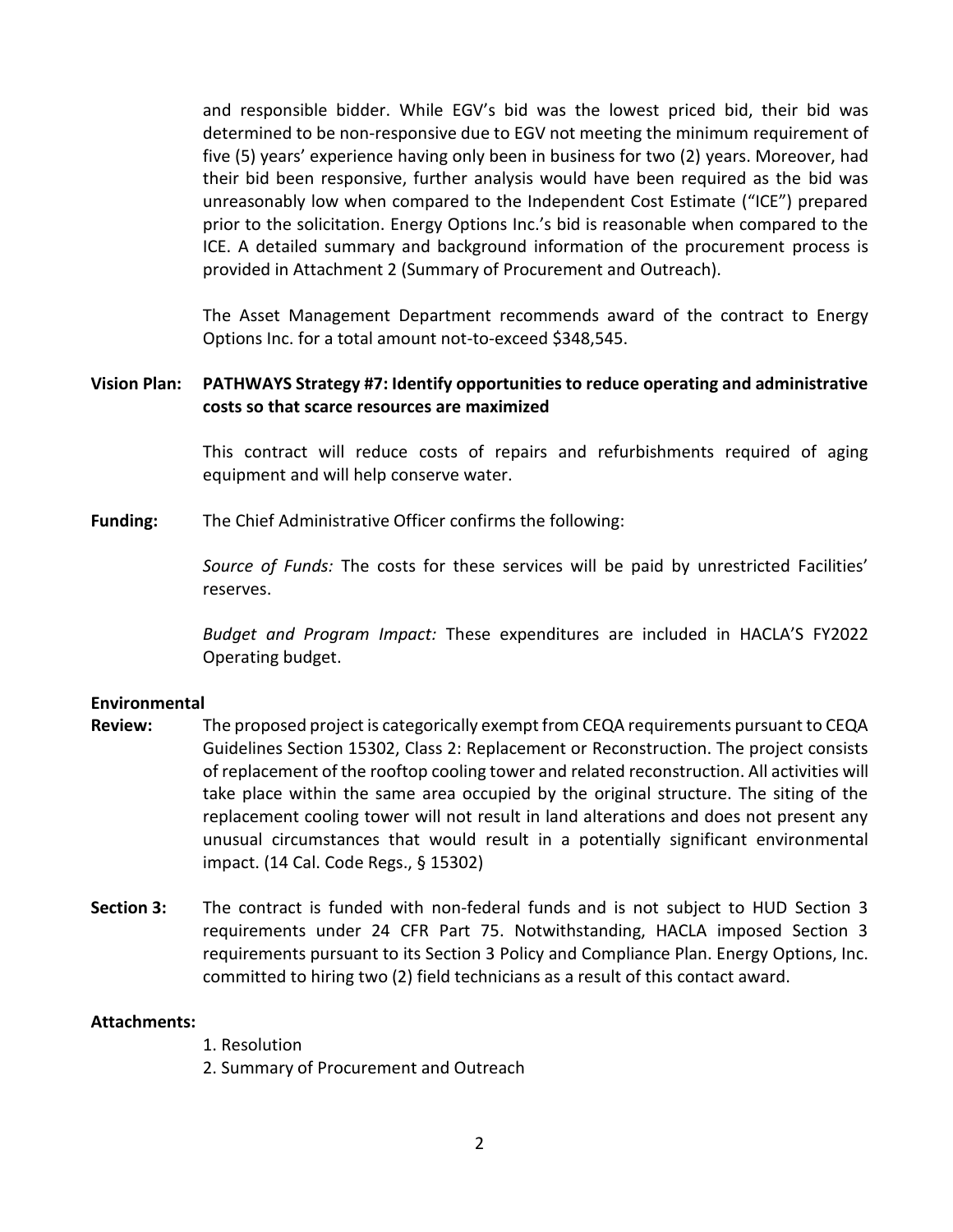| <b>RESOLUTION NO.</b> |  |
|-----------------------|--|
|                       |  |

# **RESOLUTION AUTHORIZING THE PRESIDENT AND CEO, OR DESIGNEE, TO EXECUTE A ONE YEAR CONTRACT WITH ENERGY OPTIONS, INC. FOR A TOTAL CONTRACT AMOUNT OF \$348,545, FOR THE REPLACEMENT OF THE 350 TON COOLING TOWER AT 2600 WILSHIRE BLVD., LOS ANGELES, PURSUANT TO AWARD UNDER IFB HA-2022-5-NF.**

**WHEREAS**, the Housing Authority of the City of Los Angeles ("HACLA") requires the replacement of the one 350 ton cooling tower located at the 2600 Wilshire Blvd., Los Angeles Administrative office ("Wilshire");

**WHEREAS**, HACLA has determined the most effective and feasible manner of obtaining a replacement for the cooling tower at its Wilshire office is by contracting for such services;

**WHEREAS**, on January 11, 2022, HACLA issued Invitation for Bid HA-2022-5-NF ("IFB") for the replacement of its cooling tower at Wilshire; and

**WHEREAS**, following review of the bids received in response to the IFB, Energy Options Inc. was determined the lowest responsive and responsible bidder.

**NOW, THEREFORE, BE IT RESOLVED** that the Board of Commissioners hereby authorizes the President and CEO, or designee, to execute a one year contract with Energy Options, Inc. for an amount not-to-exceed \$348,545, for the replacement of the 350 ton cooling tower at Wilshire, pursuant to award under the IFB.

**BE IT FURTHER RESOLVED** that this Resolution shall take effect immediately.

APPROVED AS TO FORM HOUSING AUTHORITY OF THE CITY OF LOS ANGELES

By: \_\_\_\_\_\_\_\_\_\_\_\_\_\_\_\_\_\_\_\_\_\_\_\_\_\_ By: \_\_\_\_\_\_\_\_\_\_\_\_\_\_\_\_\_\_\_\_\_\_\_\_\_\_\_

James Johnson, General Counsel **Communist Cielo Castro, Chairperson** 

DATE ADOPTED: \_\_\_\_\_\_\_\_\_\_\_\_\_\_\_\_\_\_\_\_\_\_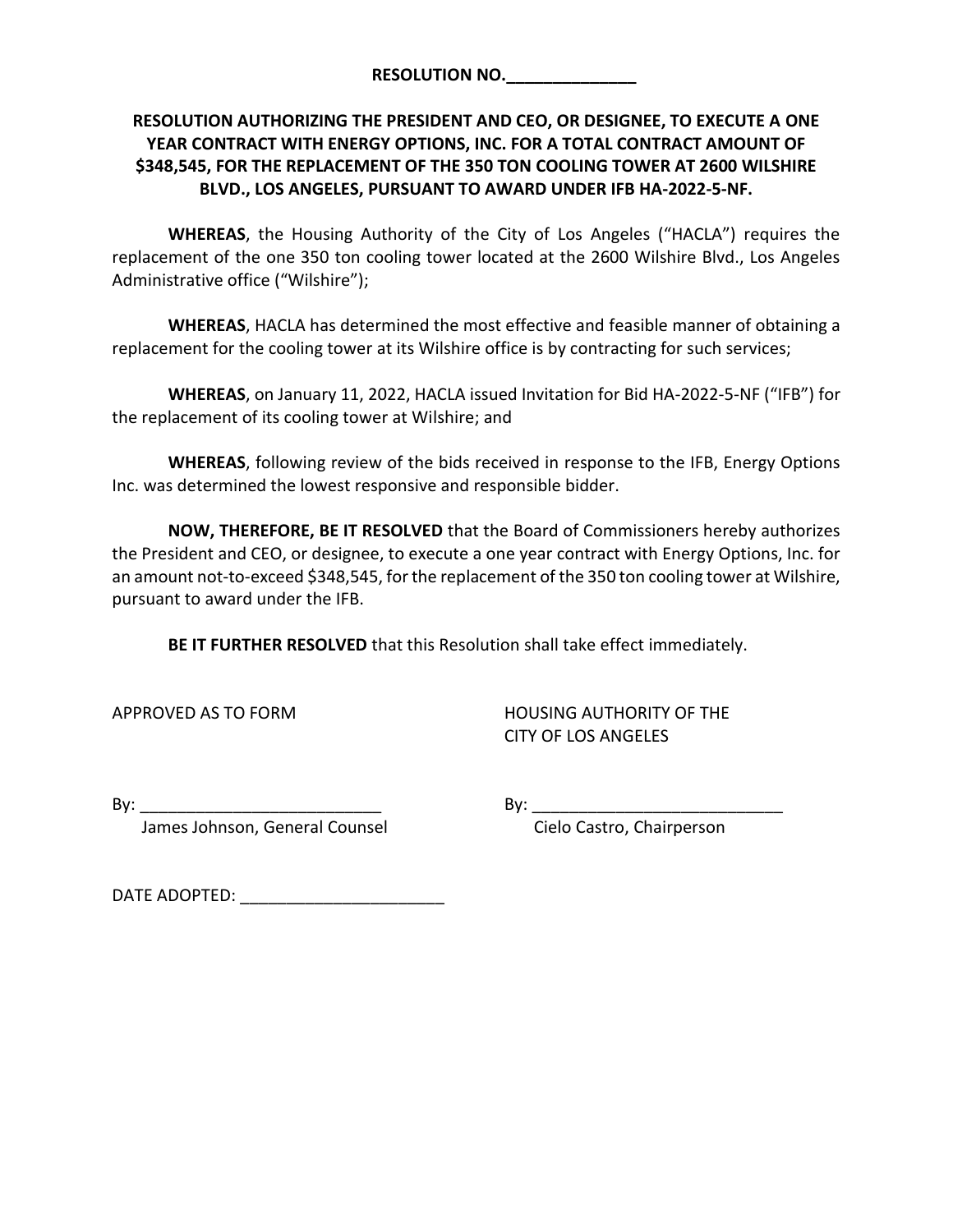# **Summary of Procurement and Outreach**

# **IFB No. HA-2022-5-NF Cooling Tower Replacement**

### **A. Funding Source**

☐ Federal ☒ Non-Federal ☐ Mixed Funding

# **B. Advertisement; Minority/Women Outreach**

General Services advertised the Invitation for Bid ("IFB") on the City of Los Angeles' Business Assistance Virtual Network ("BAVN") website starting on January 11, 2022, until the bid submission deadline on February 11, 2022, for a total of thirty-one (31) days. A total of one hundred and sixty-five (165) vendors viewed the IFB on the BAVN website.

In support of HACLA's policy to contract with Minority-Owned Business Enterprises ("MBEs"), Women-Owned Business Enterprises ("WBEs"), and Labor Surplus Area ("LSAs") businesses for the delivery of goods and services to the extent possible, notice of this IFB was provided to the businesses identified on HACLA's list of recognized MBE's/WBE's and to the local office of the U.S. Small Business Administration ("SBA") for their further dissemination.

### **C. Job-Walk in Lieu of Pre-Bid Conference**

A pre-bid conference was not held due to COVID-19 restrictions, however an optional jobwalk session was provided on January 19, 2022. A total of ten (10) vendors participated in the job-walk.

### **D. Addenda**

On January 26, 2022, Addendum No. 1 was posted on the BAVN website to extend the bid submission deadline to provide sufficient time to respond to questions raised regarding the scope of work and to give contractors sufficient time to review the information provided. Addendum No. 2 was posted on February 1, 2022, to respond to all the questions regarding scope of work.

### **E. Sealed Bids Received and Opened**

The sealed bids were due by 11:00 a.m., on February 11, 2022. Due to COVID-19 restrictions, HACLA conducted a virtual real-time bid opening (via GoToMeeting) where a total of two (2) sealed bids were received and opened. The following base bid amounts were recorded: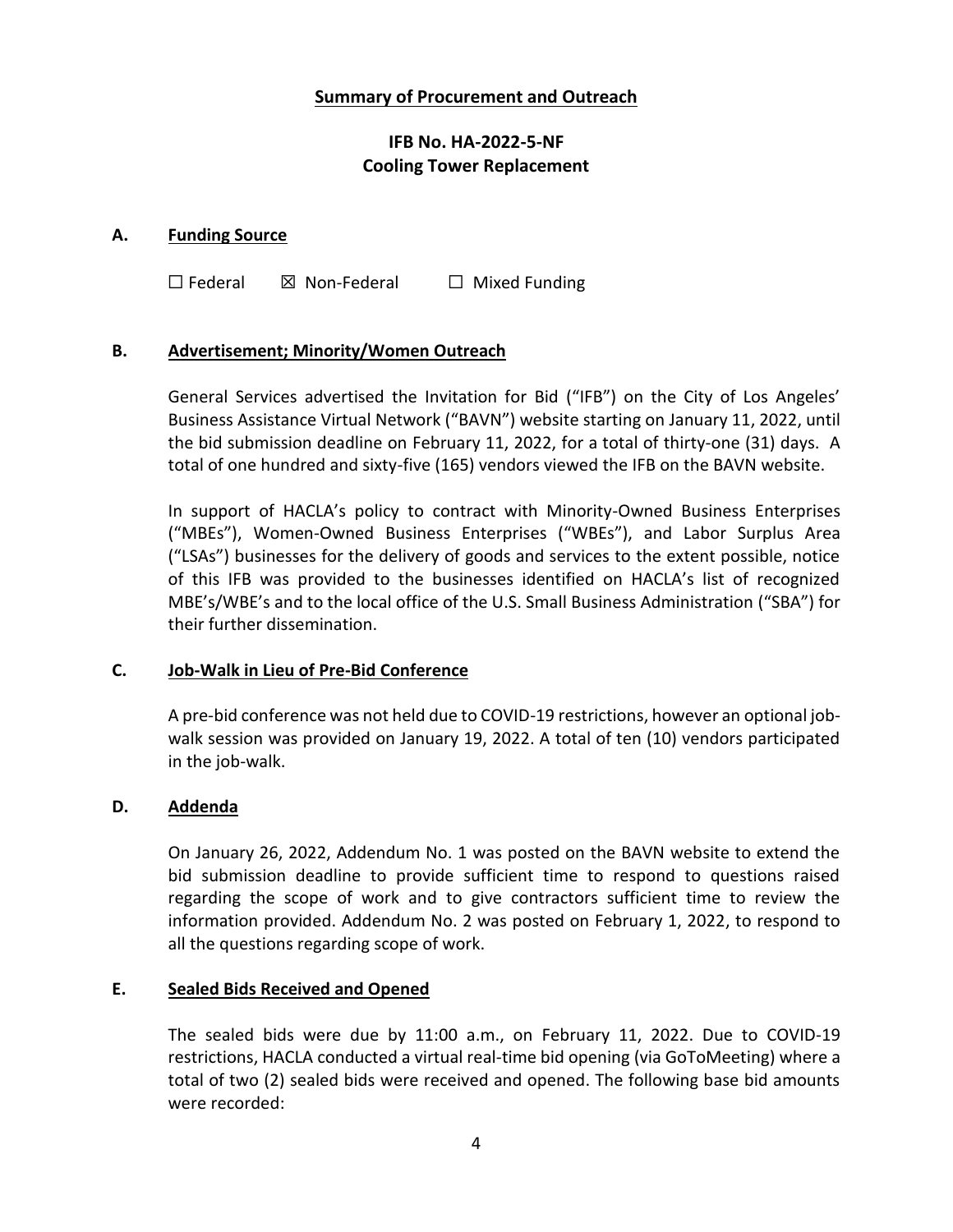| <b>Company Name</b>                               | <b>Base Bid Totals</b> |
|---------------------------------------------------|------------------------|
| EcoGreenVision LLC ("EGV") (Apparent Lowest Bid*) | \$244,181.25           |
| Energy Options Inc.                               | \$348,545.00           |

Bid abstract results were posted at: [http://www.hacla.org/contractingprocess.](http://www.hacla.org/contractingprocess)

# **F. Review of Bids for Responsiveness and Bidder Responsibility**

The Contract Administrator, with the assistance of the Section 3 Compliance Administrator, determined that the bid from Energy Options Inc. met all the solicitation requirements and was the only responsive and responsible bidder. EGV's bid was determined non-responsive because EGV did not meet the five (5) years' of work experience requirement. Moreover, had their bid been responsive, further analysis would have been required as the bid was unreasonably low when compared to the Independent Cost Estimate ("ICE") prepared prior to the solicitation.

Energy Options Inc.'s bid is reasonable when compared to the Department's ICE, which was prepared prior to the solicitation.

# **G. Workforce Profile**

Energy Options Inc., submitted a Workforce Profile that revealed the following workforce composition:

| Company             | <b>Employees</b>                                          |
|---------------------|-----------------------------------------------------------|
| Energy Options Inc. | Total:<br>17<br>17 minorities = 100%<br>$0$ women = $0\%$ |

### **H. Recommendation for Award**

Asset Management Department recommends Energy Options Inc., for contract award.